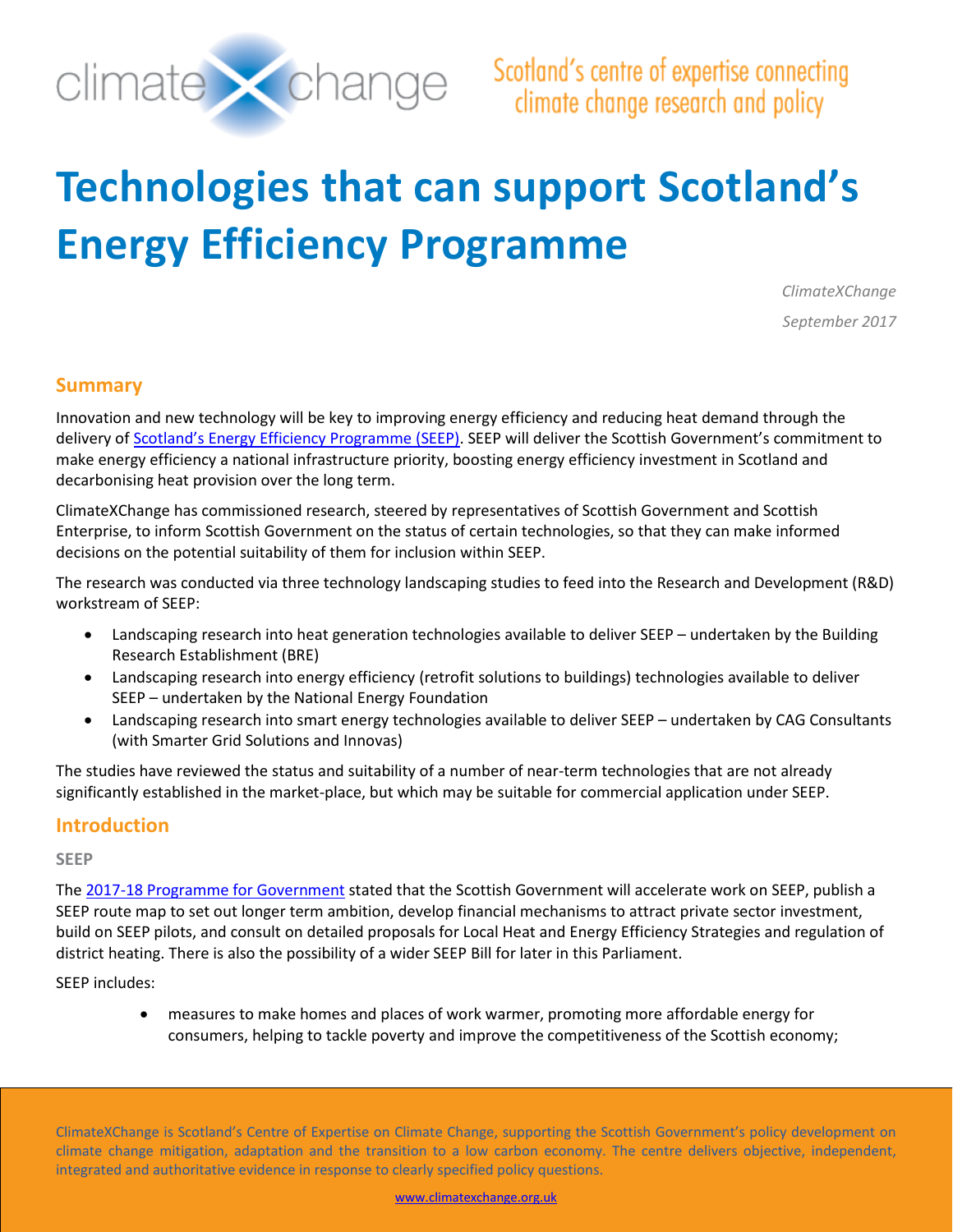- the opportunity to create a substantial Scottish market and supply chain for energy efficiency services and technologies, with an estimated 4,000 jobs per annum across Scotland, including in remote areas, based on the estimated overall investment of up to £10 billion;
- measurable health and early years improvements through people living in warmer homes;
- regeneration of communities through upgraded building stock;
- substantially reduced greenhouse gas emissions contributing to meeting our ambitious climate change targets.

The Scottish Government's SEEP research and development workstream is exploring the role of R&D in providing the energy efficiency and heat solutions required to deliver the SEEP's vision, and is looking in particular at:

- New materials and approaches
- Viability of technologies
- Assessment methodologies and measurement

The workstream is also seeking to characterise any relationships between these aspects and to provide recommendations on possible approaches for the 15-20 year timeframe of SEEP.

#### **Research aim and objective**

The three landscaping studies are intended to provide the Scottish Government's SEEP research and development workstream with an understanding of what the short-term technological options are for the SEEP. Ultimately, this will help steer the technological direction of SEEP as a long-term programme of investment.

The studies provide a comparative review of 'ready' (Technology Readiness Level - TRL level 8 or 9) heat generation, energy efficiency and smart energy technologies available, against a set of pre-agreed assessment criteria.

## **Methodology**

## **Identifying technologies**

The approach taken by all three project teams focused on producing working deliverables that can be maintained as SEEP moves into development and implementation phases.

In order to identify technologies suitable for inclusion in the study, some project teams relied on their own experience and knowledge, and others used desk based research, literature review, and online databases. The focus on TRL 8 and 9 meant that technologies being tested and used in the real-world were looked at.

In addition to identifying technologies, the energy efficiency project team reviewed the Scottish housing stock and identified archetypal buildings to provide context for their work.

The energy efficiency and smart energy project teams also included an element of market testing to test their findings:

- NEF held a workshop with leading practitioners and researchers in the field of retrofit in Scotland. The workshop provided a space for discussion around technologies and materials that could underpin the SEEP objectives. Attendees also helped review the methodology for scoring across the three projects, by scoring example technologies.
- CAG consultants (with Smarter Grid Solutions and Innovas) used market testing, after their literature review, to check they had a complete picture of the smart technology landscape. Key (UK-based) practitioners and researchers with an interest in and experience of smart energy were asked to comment on the technology database. The team simply requested pointers as to any important omissions but any contextual comments were also gratefully received.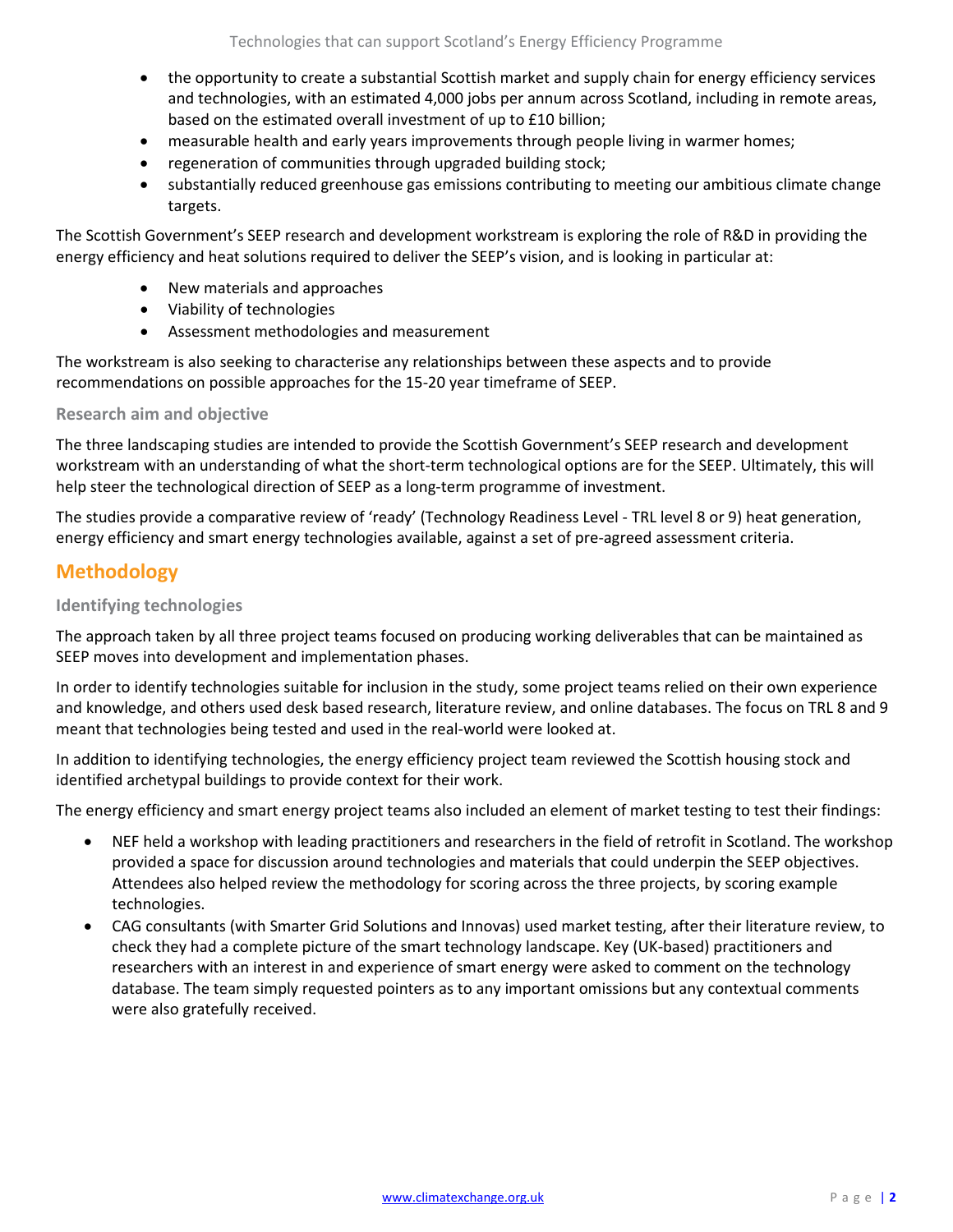## **Assessing Technologies**

The original research specification included a list of suggested assessment criteria for the project teams to start working from. The project teams worked together to expand on this list, and to finalise and group the criteria by categories.

The assessment criteria were then used across the three technology areas to score the different technologies identified. Please see the technical note [\(Page 7\)](#page-4-0) for information on how scoring was done.

# **Scorecards and Databases**

The research outputs produced for the different technology areas can be viewed on the [ClimateXChange website;](http://www.climatexchange.org.uk/reducing-emissions/technologies-can-support-scotlands-energy-efficiency-programme/)

- the databases developed through the landscaping studies provide an ongoing resource on the technologies (heat generation, energy efficiency, smart energy) ready to make a contribution to energy savings; and
- the reports make a number of broad observations on where technologies might fit under SEEP.

# **Policy relevant findings**

#### **Context**

The Scottish House Condition Survey<sup>[1](#page-2-0)</sup> notes that from an energy efficiency perspective there has been a general trend of improvement in Scottish housing stock. Over the period 2010-2015, properties in the lowest EPC bands (E – G) dropped from 27% in 2010 to 15% in 2015. The biggest gains were seen in the social housing sector, which is important when it comes to considering the type and nature of innovation that may be required to be driven under the new SEEP programme.

Anecdotally, challenges for the private housing sectors include awareness, upfront costs, technical complexity and installation disruption, especially when it comes to harder to treat buildings such as those with solid walls and in off-gas areas.

#### **Smart Energy**

 $\overline{\phantom{a}}$ 

There are some big questions around the utility of smart meters and, related to this, their interoperability within a smart home and wider smart energy system. Scotland is trialing access to smart meter data (with consent) for Home Energy Scotland (HES) advisors, with the potential for much more tailored advice and enhanced energy savings. This is just one of many ways in which smart meters could be used to achieve energy savings, and an area where the SEEP could have impact, by leveraging UK investment in the meters themselves.

The smart energy project team did not find any Scottish-based suppliers of particular technologies, but Scotland has a strong Information and Communications Technology (ICT) sector and so there is a good match with existing skills. Where information is lacking, is on how worthwhile these interventions are in terms of energy savings and carbon cost effectiveness. For the most part, assessments have relied on claims by manufacturers. The SEEP could intervene by working with consumer organisations to understand how to get the most from these technologies.

The SEEP could also be used to address issues around consumer acceptance of third party control. This has yet to be tested in earnest, and could be run in partnership with consumer organisations. At the domestic level, much more experience is required around demand response as part of a more flexible energy system; this is a necessity for Scotland's low carbon agenda.

<span id="page-2-0"></span><sup>1</sup> <http://www.gov.scot/Publications/2016/12/1539/335994>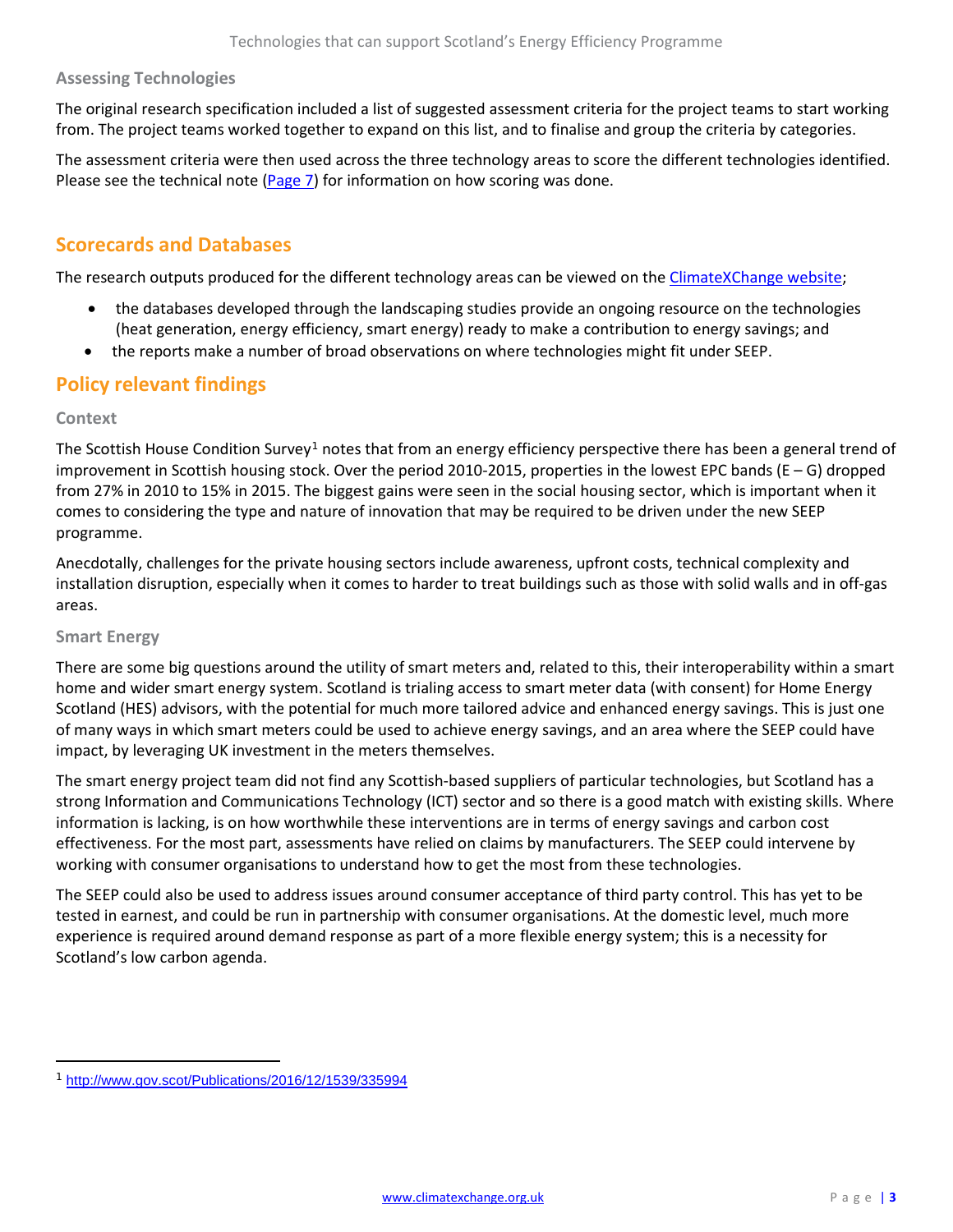Given existing familiarity with electric storage heaters in Scotland, upgrades to smart versions would be a good contender for energy efficiency measures, especially in off-gas areas. And, even if not directly supported by SEEP, knockon effects of power quality monitoring and intelligence systems on local networks need to be identified and managed.

A recent consultation by Ofgem and the UK Department for Business, Energy and Industrial Strategy (BEIS) called for evidence on a Smart, Flexible Energy System in order to better understand how they can support the development of greater flexibility within Great Britain<sup>[2](#page-3-0)</sup>. This call for evidence discussed areas such as removing policy and regulatory barriers to owning and operating storage, clarifying the role of aggregators in the future energy system, providing price signals for flexibility, smart appliances, demand side response and electric vehicles. While this research project was in progress, Ofgem and BEIS jointly published their response and "plan."[3](#page-3-1) Proposed actions include a formal classification and licensing system for storage which would avoid it being charged final consumption levies (such as the Renewables Obligation), and re-confirmation by Ofgem of storage-related network charging reforms. Government also intends to consult on common standards for smart home appliances to promote "interoperability." These and other changes clearly signal a paving the way for a smarter energy future.

## **Energy Efficiency**

From an innovation point of view, statistics contained within the Scottish House Condition Survey highlighted the need to consider not only the applicability of technologies to certain building types, but also that household composition, occupant patterns, and the financial position of owners and occupants all stand to influence the likely take-up and potential impact of certain interventions.

The universal applicability of many of the technologies identified by the energy efficiency project team bodes well for Scotland and the opportunity for supply chain stimulation, job creation and economic impact potential.

This study was unable to identify any notable new materials that stand to offer a step change in the way fabric energy efficiency of existing building stock is insulated and improved. Instead, incremental enhancements are being observed across the board. For example, existing insulants have been subject to extensive continued research and development; improving their overall durability, robustness and moisture management properties. Higher capital cost solutions such as vacuum insulation panels, aerogel based boards and quilts and other ultra-thin insulants also continue to gain traction. It is suggested that the SEEP could be used to ensure correct insulants are specified for given applications, as opposed to focusing on supporting any one particular technology. This may be achieved through better funding of survey, specification and design stages or in helping to make things like thermal bridging analysis, moisture risk assessments and overheating risk analysis more mainstream.

The way that insulation materials are being used to form whole-system based solutions may also be of particular interest to the SEEP, for example, using off-site panel system manufacturing techniques to deliver "ready insulated" panels and cassettes to site. Similarly, internal wall insulation system providers are embedding well established insulants within systems that comprise of thermal bridge free studwork, vapour control layers and airtightness grommets and sealants. It is recommended that SEEP continues to encourage greater efficiencies in the way that building fabric insulation solutions are specified, installed, evaluated and maintained. For example, technologies such as 3D scanners, laser measuring devices and off-site assembly are increasingly being used to minimise waste and disruption whilst also reducing costs and speeding up the process of onsite installation.

#### **Heat Generation**

l

High temperature, hybrid and gas driven heat pumps all have the potential to increase the uptake of low carbon heating solutions in the UK in the short to medium term. High temperature heat pumps are particularly suited for off-gas grid retrofit projects, whereas hybrids and gas driven products are suited to on-gas grid properties. They may all be used

<span id="page-3-0"></span><sup>2</sup> <https://www.gov.uk/government/consultations/call-for-evidence-a-smart-flexible-energy-system>

<span id="page-3-1"></span><sup>&</sup>lt;sup>3</sup> Ofgem, BEIS. July 2017. Upgrading our energy system. Smart systems and flexibility plan.

[https://www.gov.uk/government/uploads/system/uploads/attachment\\_data/file/631724/upgrading-our-energy-system.pdf](https://www.gov.uk/government/uploads/system/uploads/attachment_data/file/631724/upgrading-our-energy-system.pdf)